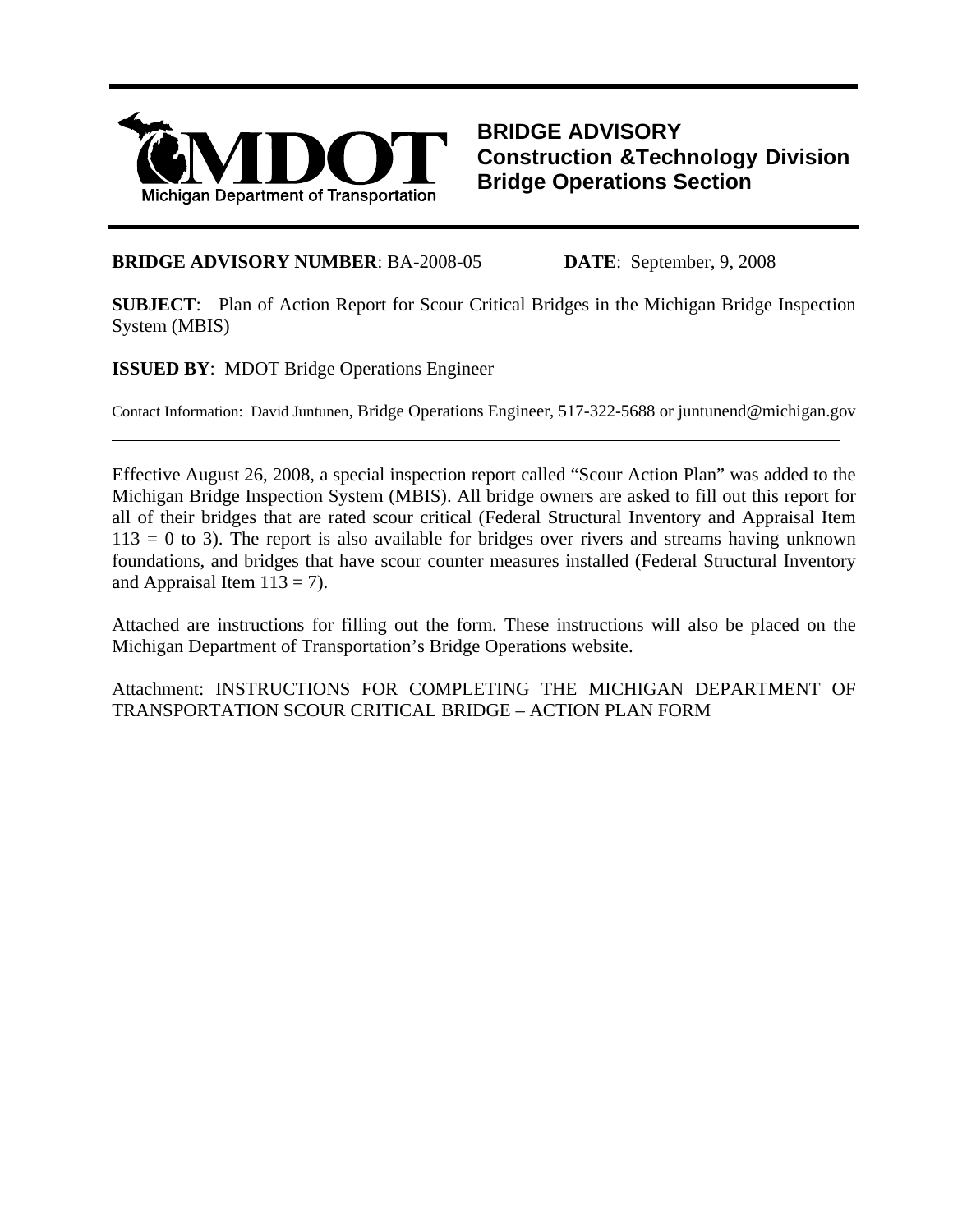# **INSTRUCTIONS FOR COMPLETING THE MICHIGAN DEPARTMENT OF TRANSPORTATION SCOUR CRITICAL BRIDGE – ACTION PLAN FORM**

As per the FHWA's National Bridge Inspection Standards (NBIS), Subsection 650.313.e.3 says, "Bridges that are scour critical, prepare a plan of action to monitor known and potential deficiencies and to address critical findings. Monitor bridges that are scour critical in accordance with the plan." Bridges are identified as being scour critical in the FHWA Recording and Coding Guide for the Structure Inventory and Appraisal of the Nation's Bridges, Report No. FHWA-PD-96-001. Action plans must be filled out when Item 113 is coded U (unknown foundation), 3 or below, or when Item 113 is coded 7 and the countermeasures are of the type that require periodic monitoring.

# **Form Header**

All information, except Watershed, is automatically filled out from the bridge database, and these fields can not be modified in this form.

Watershed – Fill out the name of the major Michigan watershed that the bridge is part of. A map of Michigan's major watersheds is provided by the Department of Natural Resources (DNR), Land and Water Management Division. It can be viewed and downloaded from the following website:

**http://www.dnr.state.mi.us/spatialdatalibrary/PDF\_Maps/Watersheds/Major\_Watersheds\_24k.pdf**

### **Section 1 – Scour Vulnerability Rating**

Abutment  $A$  – Foundation, Abutment B – Foundation - Check boxes are provided for "In Water, Spread Footing, Piles (deep foundation), and Unknown". Multiple boxes can be checked. "In Water" should be checked when the abutment is in the water during the 100 year flood. MDOT's hydraulics unit, or the engineer who did a Level I or II scour analysis will be able to provide this information. If the foundation bears on spread footings or another type of shallow foundation, "Spread Footing" should be selected. If the foundation bears on piles or another type of deep foundation, "Piles (deep foundation)" should be selected. Since most deep foundation are not scour critical, it is likely one of the structure's other foundations has made the bridge scour critical or it has been predetermined that the piles are not of adequate length to support the structure during the 100 year flood. If the structure's foundation is not known because plans are not available, "Unknown" should be selected.

Abutment A – Foundation Soil Type, Abutment B – Foundation soil Type - Check boxes are provided for "Non Cohesive, Cohesive, Rock, and Unknown". Multiple boxes can be checked. Check all that apply for each of the bridge's substructure units.

Total Number of Piers – The total number of piers is automatically input from the bridge database, and this field can not be modified in this form. Comments – For structures having multiple piers, and multiple types of foundations; i.e. – piles and spread footing, check both boxes and indicate foundation type details in the comments. The comments field should also be used to provide any other needed information regarding the abutment and pier foundations.

Piers in water for 100 year event (by footing type) - Enter the number of piers in the water during the 100 year flood, organized by foundation type; i.e. - Spread Footing, Piles (Deep Foundation),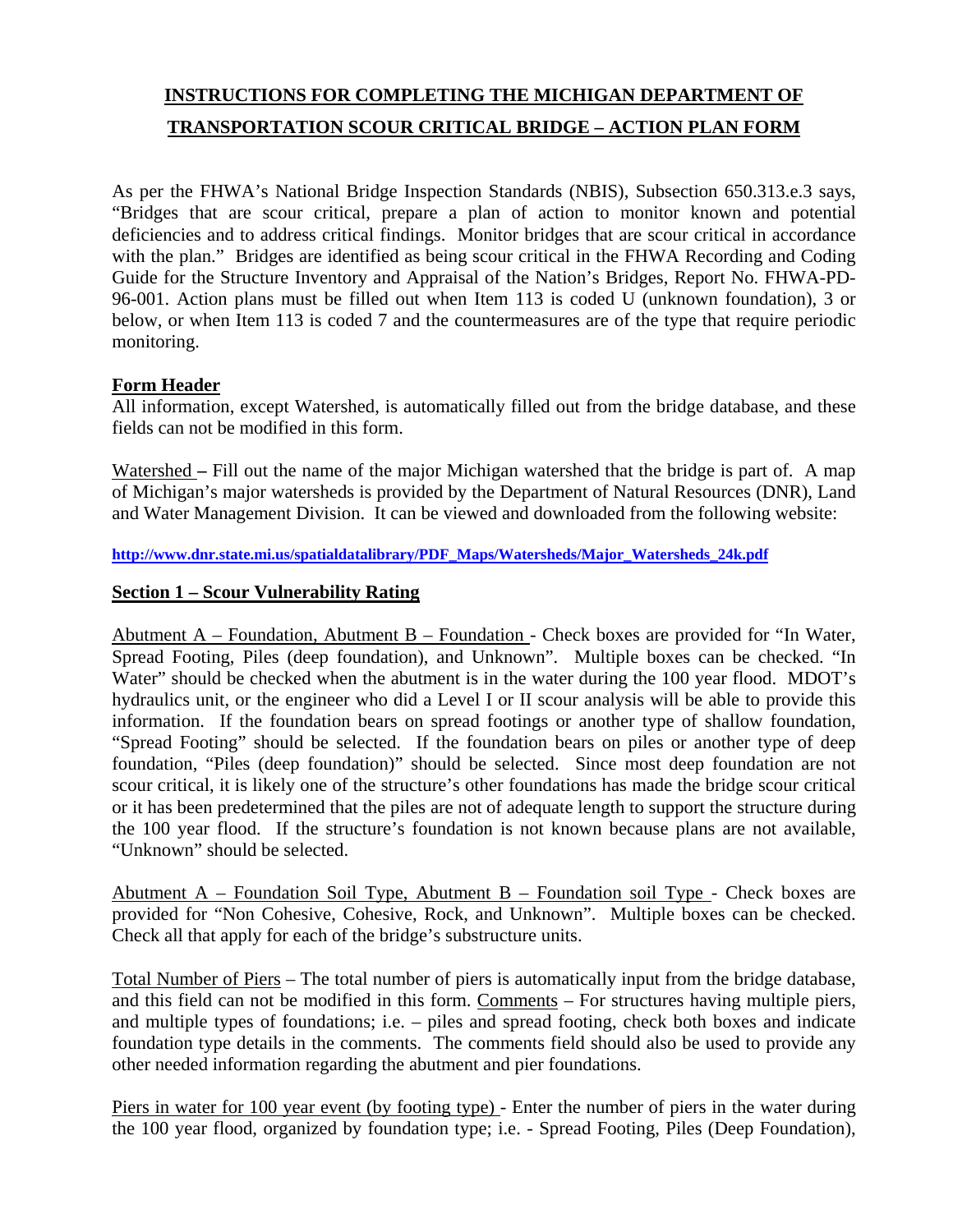and Unknown. MDOT's hydraulics unit, or the engineer who did a Level I or II scour analysis will be able to provide this information.

Pier Foundation Soil Types – Check boxes are provided for "Non Cohesive, Cohesive, Rock, and Unknown". Multiple boxes can be checked. Check all that apply for each of the bridge's substructure units. The comment field, above, can be used to describe in more detail.

Observed Scour - If scour is observed outside of the routine bridge inspection, such as during preparation of the Scour Critical Bridge – Action Plan, provide the date and describe the scour. This information should be passed on to the bridge inspector so an overall rating of the bridge or channel can be updated if necessary. Click on Show Comments History to see all previous comments regarding observed comments and the dates they were made.

Scour Evaluation Report, Executive Summary – Comments and summary for the Level I or II scour analysis should be provided here. MDOT's hydraulics unit, or the engineer who did a Level I or II scour analysis will be able to provide this information. This field should list the reasons why the bridge has been rated scour critical for Item 113. (Note: For MDOT bridges, this field can only be filled out by the hydraulics unit)

Evaluating Scour at Bridges FHWA–NHI–01– 001 (HEC–18) presents the state of knowledge and practice for the design, evaluation and inspection of bridges for scour. This document is available through the National Technical Information Service, Springfield, VA 22161. HEC-18 can be downloaded from the following web site;

http://www.fhwa.dot.gov/engineering/hydraulics/library\_arc.cfm?pub\_number=17&id=37

Anticipated Surface Elevation (ft.) – For the 25, 50 year, and 100 year flood events, provide the "Anticipated (water) Surface Elevation". MDOT's hydraulics unit or the engineer who did a Level II scour analysis will be able to provide this information. Water surface elevation during a flood event can be compared to the listed events in order to measure or compare the intensity of the current event.

Distance Below Bottom Chord (ft.) – During a flood event, it would be difficult for the person monitoring the bridge to relate water surface elevation to the survey datum used in "Anticipated Surface Elevation," therefore, as a point of reference, distance from the superstructure's (beam's) bottom chord are provided. Most often this only needs to be recorded to the nearest foot. If the beams are very high in relation to the water surface, thus making the distance to the superstructures bottom chord ineffective as a reference, indicate the reference point that inspector should use in the comments. If the superstructure is an arch, indicate the "Distance below Bottom Chord" at the top of the arch.

Anticipated Flow (cubic ft/sec) – For the 10, 50 year, and 100 year events, provide the Anticipated (estimated or calculated) Flow (cubic feet per second). MDOT's hydraulics unit or the engineer who did a Level II scour analysis will be able to provide this information. Discharge (flow) during an event can be compared to the listed events in order to measure or compare the intensity of the current event.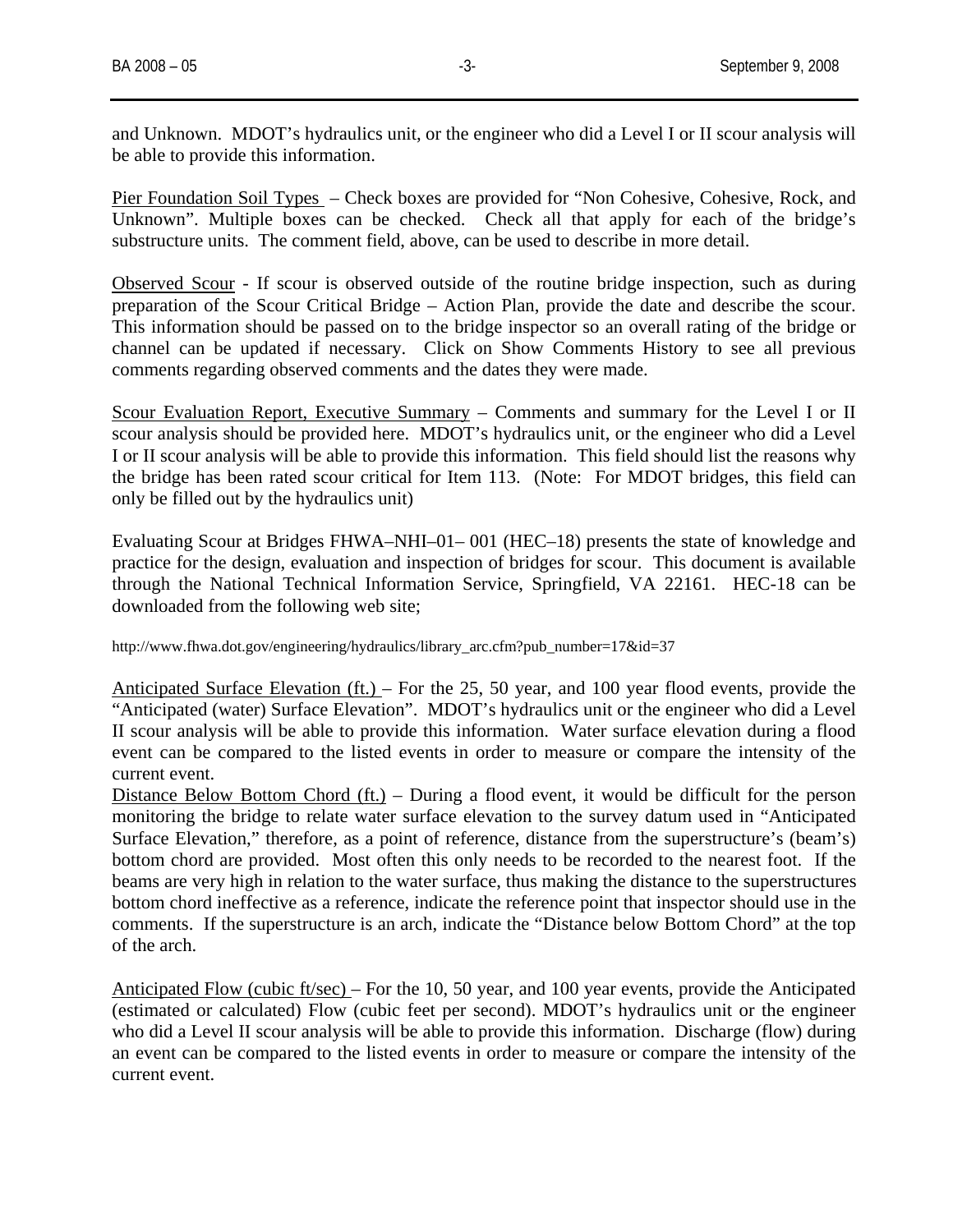## **Section 2 – Bridge Inspection Coding Information**

The information provided in this section is automatically input from the bridge database, and it is information from other Bridge Inspection Reports that could be useful to the person filling out the action plan form and to inspectors during a flood event. These fields can not be modified in this report.

### **Section 3 – Countermeasure Condition and Recommendation**

Guidance on the selection and design of scour countermeasures may be found in FHWA Hydraulic Engineering Circular No. 23, *Bridge Scour and Stream Instability Countermeasures,* Second Edition, 2001. To facilitate the selection of alternative scour countermeasures, a matrix describing the various countermeasures and their attributes is presented in this circular. A link to this document is provided below:

#### http://isddc.dot.gov/OLPFiles/FHWA/010592.pdf

Existing Countermeasures - Describe the type of counter measures that have been placed at this bridge and describe their condition. If the countermeasures are designed to withstand the 100 year flood event, Item 113 may be recoded to 7, "Countermeasures have been installed to correct a previously existing problem with scour. Bridge is no longer scour critical." Some scour countermeasures, such as rip-rap may need to be monitored periodically (often with the routine bridge inspection) to assure that the counter measures remain in good condition and are still effective. Notify the bridge inspector if the condition of the scour countermeasures is different from what is shown in the Bridge Inspection Reports; (For example, there is rip rap, but the Pontis Rip Rap Smart Flag does not show the condition state.)

Inspector Recommendations - Provide recommendations if scour countermeasures should be placed, and indicate priority (high, medium, or low). If it is known that scour countermeasures are not feasible for this bridge, check the box. If counter measures are already in place, and need attention, describe work needed in the comment field.

### **Section 4 – Monitoring Plan**

Routine Inspection Frequency, Underwater Inspection Frequency (months) - Routine inspection and underwater inspection frequency is automatically input from the bridge database and it is provided for information. If a scour condition or scour counter measures require inspection at a greater frequency, the routine bridge inspector should be contacted. List the recommended frequency in the "Items to Watch:" text field.

Cross Section Elevations, Date Last Taken, and Frequency in Months - Provide the date when stream bottom cross sections were last taken upstream and down stream of the structure and indicate the recommended frequency when cross section should be taken. The cross sections need to be included in the bridge file.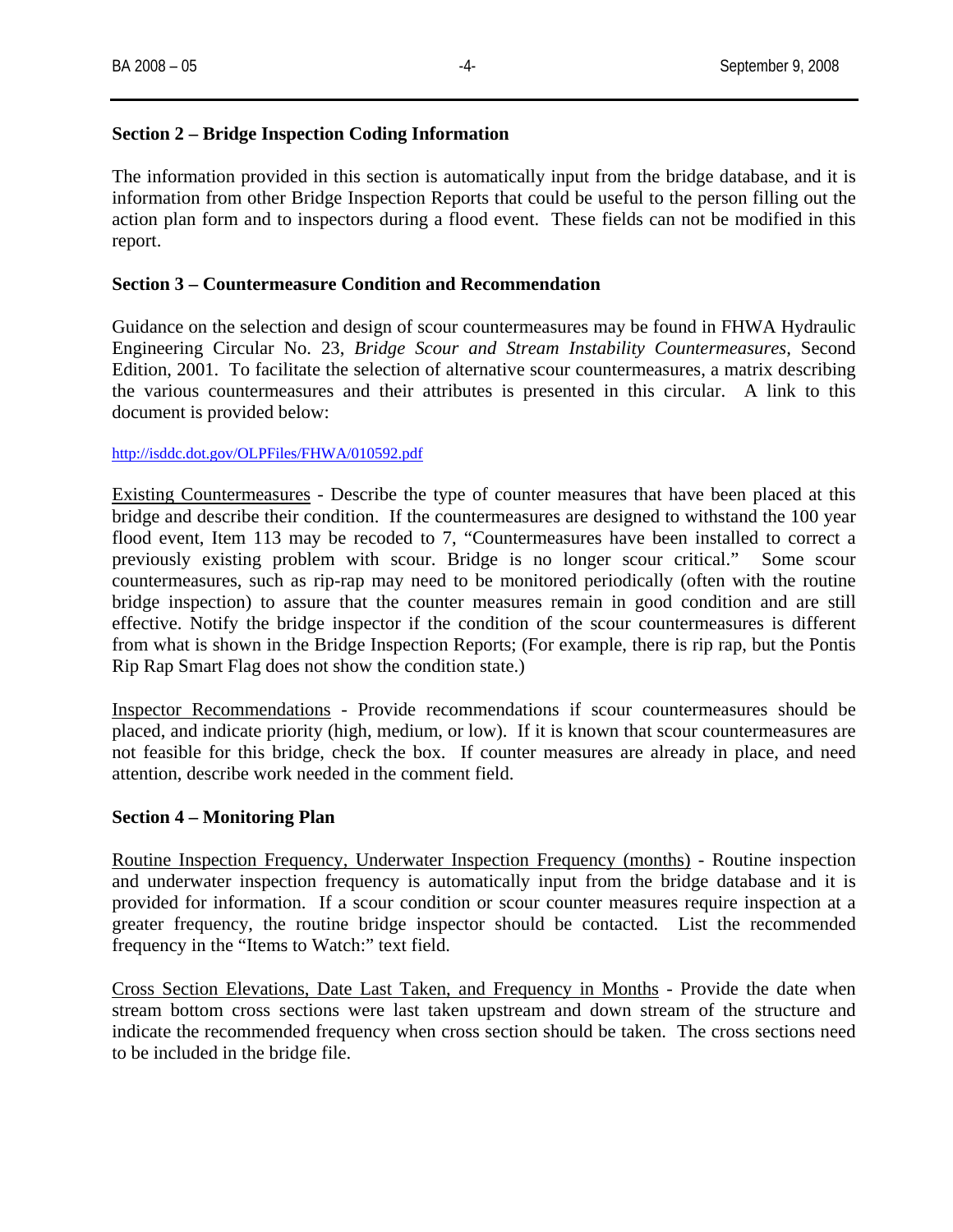Items to Watch – Provide recommendations on any items to watch, such as scour holes, stream degradation, debris accumulation, substructure settlement or tilt, or any other signs of possible distress to the structure resulting from scour.

Fixed Monitoring Device, Type of Instrumentation, Installation Location(s) - If a fixed monitoring device has been placed on the structure, indicate the type and location.

Agency Responsible for Monitoring During High Flow - List the agency that is responsible for monitoring the bridge during a flood event. This is not limited to monitoring of a fixed monitoring device. It includes monitoring the bridge during flood events.

Responsible Agency Location, Work Number, and Cell Number - List the work location, work phone number, and cell phone number of the person or agency responsible for monitoring the bridge during a flood event.

Flood Monitoring Resources: Links to the National Oceanic and Atmospheric Administration's (NOAA) and the United States Geological Survey (USGS) websites are provided. These sites can be used to determine gauge height (water surface elevation), and discharge (stream flow) of specific rivers or streams. Knowing the water shed, and location of your scour critical bridges, this information can be used to determine when more involved monitoring may be needed.

**Section 5 – Bridge Closure -** The bridge inspector or engineer performing the inspection must exercise sound engineering judgment for the continued use of a structure during the flood event and advise the bridge owner accordingly. They should document their observations (preferably with pictures) and state the limitations caused by the conditions at the time of the inspection and affecting their judgment. If, in the judgment of the inspector, action must be taken to close the bridge or limit traffic on portions of the bridge, the inspector is obligated to contact the bridge owner and verbally convey these concerns. If immediate communication with the bridge owner is not possible, the inspector must contact local law enforcement and divert traffic from the structure. The bridge owner should have a predetermined emergency response/incident management plan that will be activated in the event that a bridge must be closed.

Conditions to Evaluate for Bridge Closure, Other: General conditions have been listed that could indicate the need to close a bridge. Additional conditions specific to the bridge can also be listed by selecting "Other." When "Other" is selected, you will be able to describe the condition in the accompanying text box. Contact People for Bridge Closure. The name, phone number, and title of contact people for bridge closure can be selected from a global list of people for the particular agency. New contact people can be added by selecting the "Add New Contact" button. The Michigan State Police shall be notified of all bridge closures. The Michigan State Police emergency contact phone number is 517-241-800 (Fax 517-241-6815). The Michigan State Police will contact MDOT's Safety and Security Administration Office, who will notify the Federal Highway Administration Division Office when the bridge is on the National Highway System or other significant route. Contact for Re-Opening After Inspection: The name and phone number of the responsible person having the authority to reopen the bridge should be listed here. The bridge should not be reopened until the flood waters have receded enough for the bridge to be inspected by a qualified bridge inspector for displacement or damage. It is important to check the structure for misalignment or damage to members after the flood. The level of inspection detail will vary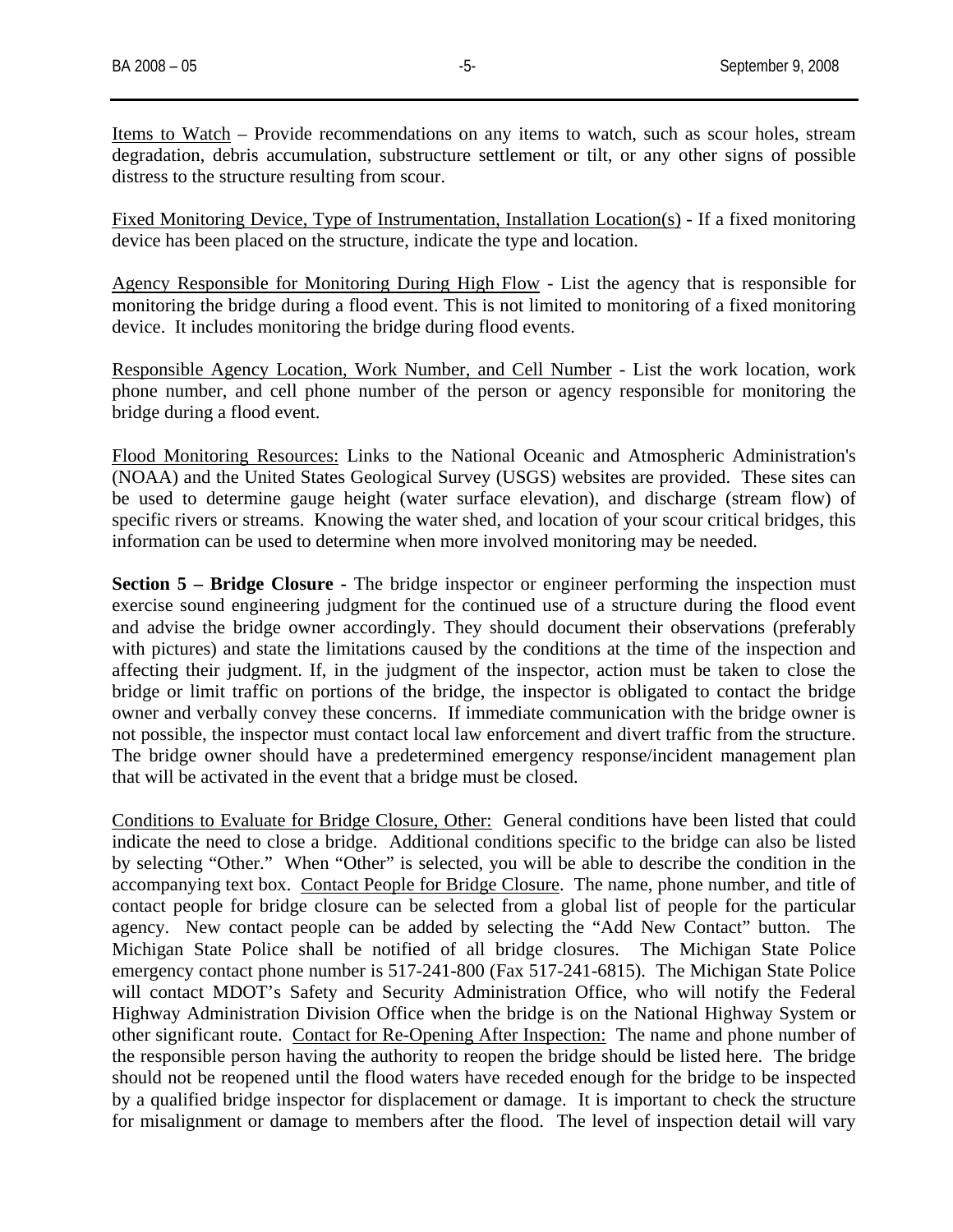depending on the intensity of the flood event and the damage sustained to the structure. The qualified bridge inspector should report any damage to the structure on an updated Bridge Safety Inspection Report (BSIR) and place a copy in the bridge file. The Michigan State Police shall be notified when a bridge is reopened. The Michigan State Police emergency contact phone number is 517-241-800 (fax 517-241-6815). The Michigan State Police will contact MDOT's Safety and Security Administration Office, who will notify the Federal highway Administration Division Office when the bridge is on the National Highway System or other significant route.

**Section 6 – Detour Route Possible Detour Route** - Describe the detour route to be used in case the bridge needs to the closed.

Bridge/Culverts on Detour Route: List the bridges and culverts on the detour route that may also be susceptible to scour and possible closure during the same flood event. If a tentative detour route has bridges in the same flood plain or on the same river or stream that are also scour susceptible, the route may not be suitable as a detour for this bridge. The form can show bridges within a 10 mile radius and these bridges can be selected to be shown as bridges on the detour route. Detour Structure Number, Feature Intersected/ Water Way, Load Limitations, and Scour Rating are shown for each selected bridge.

**Section 7 – Documentation of High Flow Event -** The purpose of this section is to provide a location for the bridge inspector to document the conditions at the bridge during a flood event. In the case where it is not prudent to directly measure scour with the usual means, the inspector/engineer should record the conditions that can be safely observed or measured at the time.

New High Flow Event - This box is selected to allow a new flood event to be record.

Date Monitored and Time Monitored - List the date and time the bridge was monitored. For some flood events, the bridge may be monitored several times a day and this form allows the inspector to record conditions during each monitoring session.

Storm Duration -For storm events, if available, indicate in hours from the beginning of rainfall.

Estimated Total Rainfall - If available, indicate the total rainfall during a flood event. This information may be useful to the bridge inspector during a future flood event as a comparison. Estimated USGS Flow Discharge - If available, indicate the USGS flow discharge from nearby gauges or from the USGS website. This information may be useful to the bridge inspector during a future flood event. The inspector should be aware that the time of peak flow usually does not correspond directly to the time of peak rain. Peak flow may occur several days after a rain storm has passed. Peak flow can also result from run-off created by spring snow melt.

High Water Distance From Bottom Chord - List the distance from bottom chord to the high water level during the flood event. This should be compared to the distance below bottom chord values shown for the 25 year, 50 year, and 100 year events, and this information is useful when determining if the bridge should be closed and it will be useful to the bridge inspector during a future flood event. If the high water is above the bottom chord (the structure is experiencing